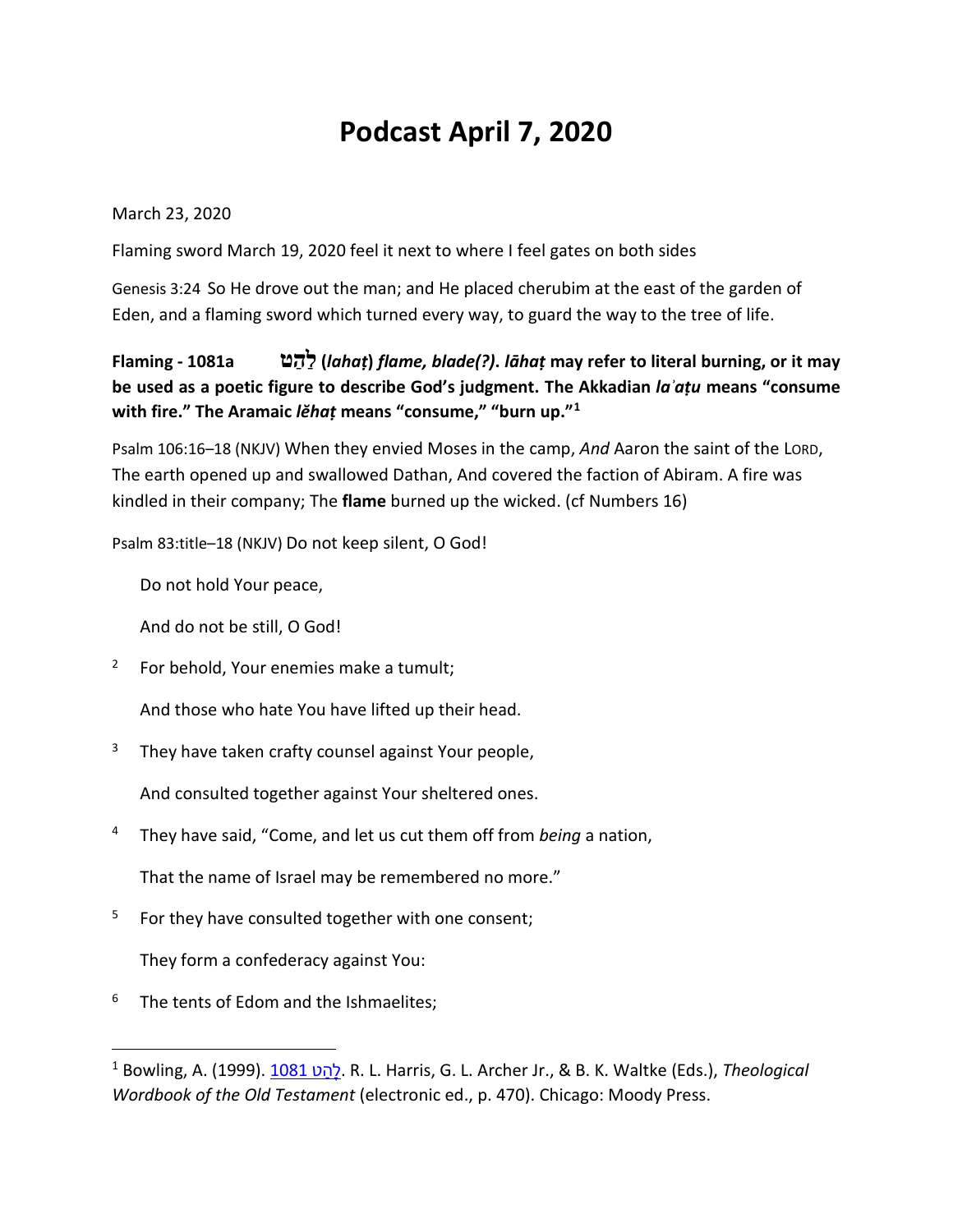Moab and the Hagrites;

- <sup>7</sup> Gebal, Ammon, and Amalek; Philistia with the inhabitants of Tyre;
- <sup>8</sup> Assyria also has joined with them; They have helped the children of Lot.
- <sup>9</sup> Deal with them as *with* Midian, As *with* Sisera,

As *with* Jabin at the Brook Kishon,

<sup>10</sup> Who perished at En Dor,

*Who* became *as* refuse on the earth.

- <sup>11</sup> Make their nobles like Oreb and like Zeeb, Yes, all their princes like Zebah and Zalmunna,
- <sup>12</sup> Who said, "Let us take for ourselves The pastures of God for a possession."
- <sup>13</sup> O my God, make them like the whirling dust, Like the chaff before the wind!
- <sup>14</sup> As the fire burns the woods,

And as the **flame** sets the mountains on fire,

- <sup>15</sup> So pursue them with Your tempest, And frighten them with Your storm.
- <sup>16</sup> Fill their faces with shame,

That they may seek Your name, O LORD.

<sup>17</sup> Let them be confounded and dismayed forever;

Selah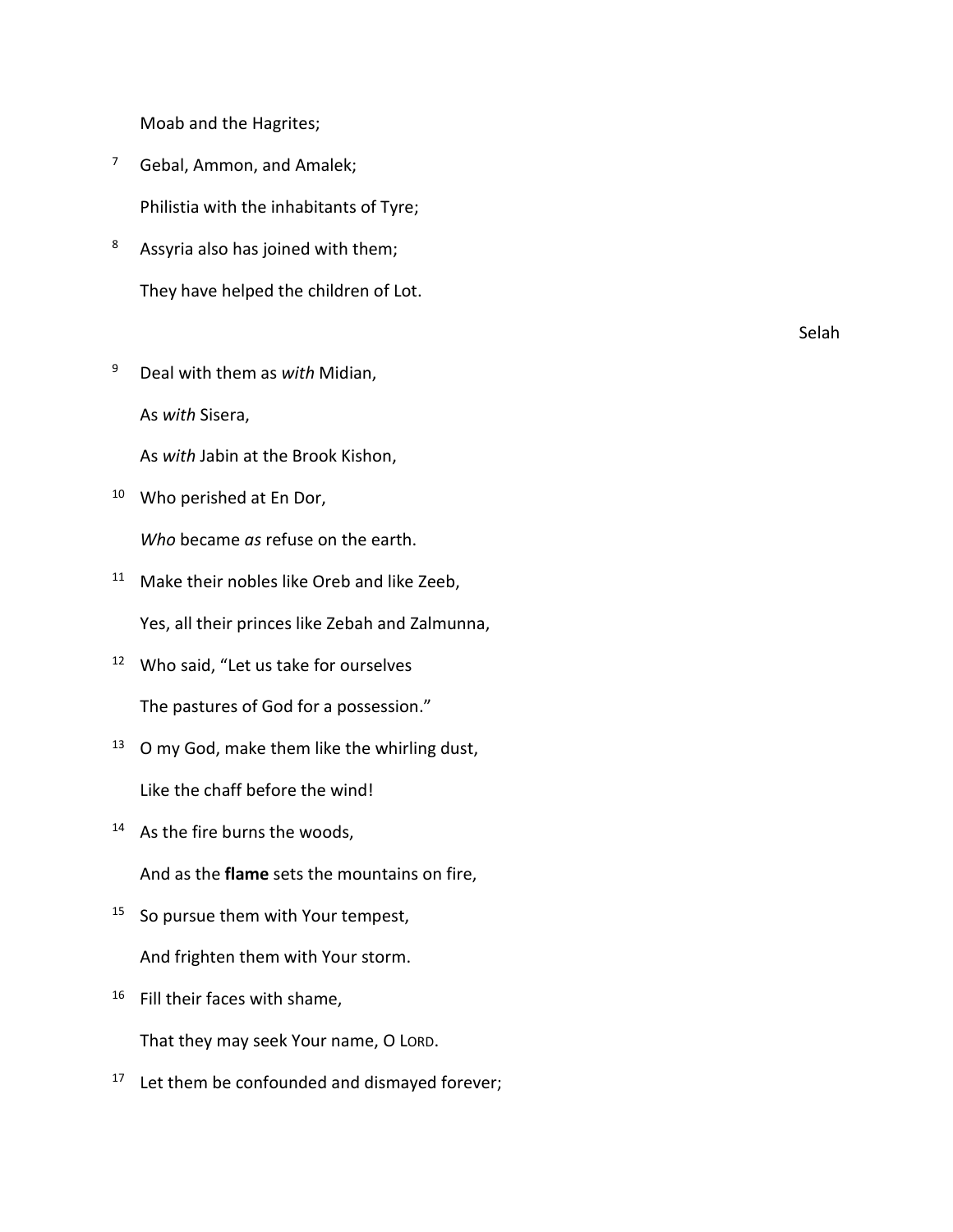Yes, let them be put to shame and perish,

<sup>18</sup> That they may know that You, whose name alone *is* the LORD,

*Are* the Most High over all the earth.

Job 41 (NKJV)

**41** "Can you draw out Leviathan with a hook,

Or *snare* his tongue with a line *which* you lower?

<sup>2</sup> Can you put a reed through his nose,

Or pierce his jaw with a hook?

- <sup>3</sup> Will he make many supplications to you? Will he speak softly to you?
- <sup>4</sup> Will he make a covenant with you? Will you take him as a servant forever?
- <sup>5</sup> Will you play with him as *with* a bird, Or will you leash him for your maidens?
- <sup>6</sup> Will *your* companions make a banquet of him? Will they apportion him among the merchants?
- $7$  Can you fill his skin with harpoons, Or his head with fishing spears?
- $8$  Lay your hand on him;

Remember the battle—

Never do it again!

<sup>9</sup> Indeed, *any* hope of *overcoming* him is false;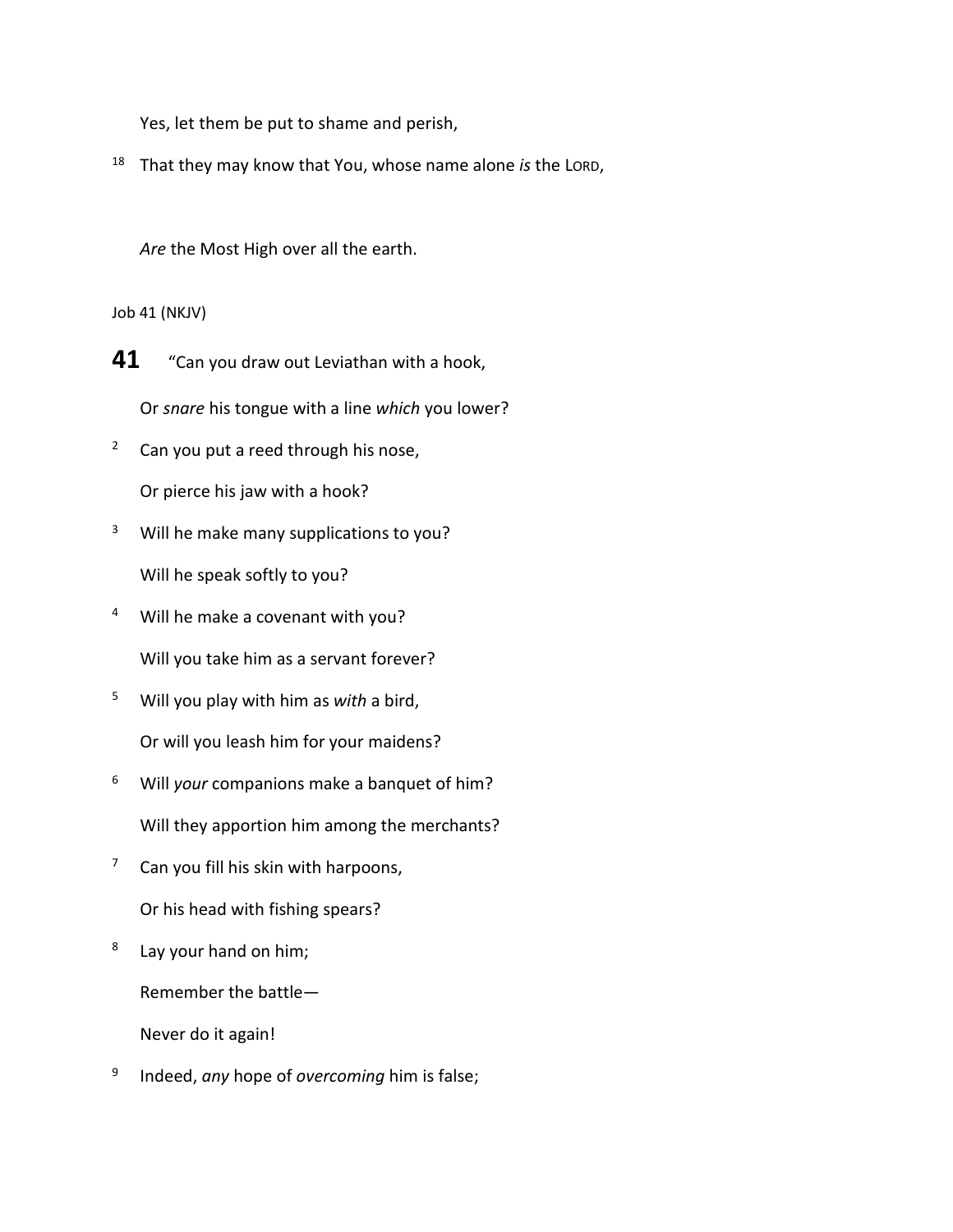Shall *one not* be overwhelmed at the sight of him?

- <sup>10</sup> No one *is so* fierce that he would dare stir him up. Who then is able to stand against Me?
- <sup>11</sup> Who has preceded Me, that I should pay *him?* Everything under heaven is Mine.
- <sup>12</sup> "I will not conceal his limbs, His mighty power, or his graceful proportions.
- <sup>13</sup> Who can remove his outer coat? Who can approach *him* with a double bridle?
- <sup>14</sup> Who can open the doors of his face, *With* his terrible teeth all around?
- <sup>15</sup> *His* rows of scales are *his* pride,

Shut up tightly *as with* a seal;

<sup>16</sup> One is so near another

That no air can come between them;

 $17$  They are joined one to another,

They stick together and cannot be parted.

<sup>18</sup> His sneezings flash forth light,

And his eyes *are* like the eyelids of the morning.

- <sup>19</sup> Out of his mouth go burning lights; Sparks of fire shoot out.
- <sup>20</sup> Smoke goes out of his nostrils,

As *from* a boiling pot and burning rushes.

 $21$  His breath kindles coals,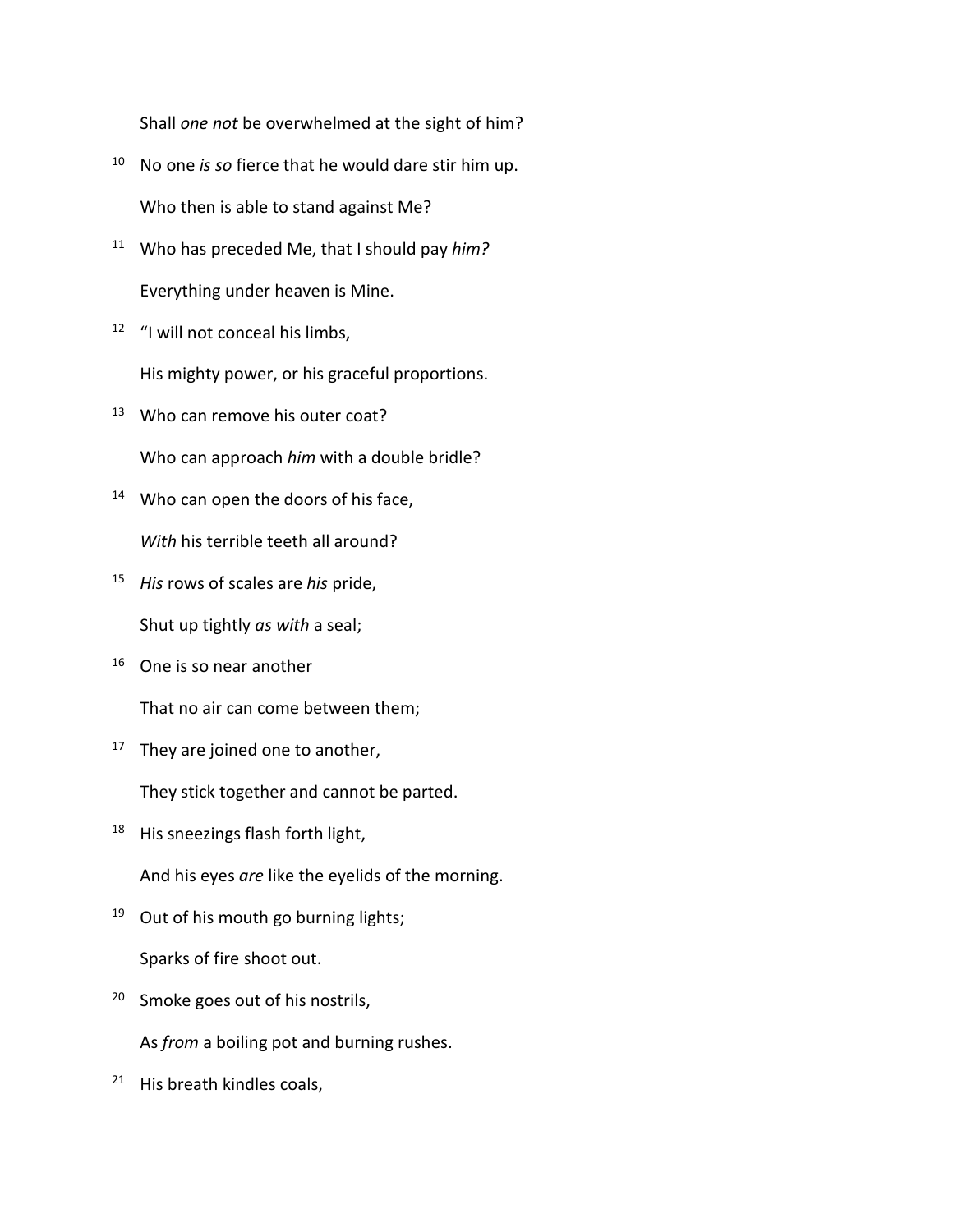And a **flame** goes out of his mouth.

<sup>22</sup> Strength dwells in his neck,

And sorrow dances before him.

- <sup>23</sup> The folds of his flesh are joined together; They are firm on him and cannot be moved.
- <sup>24</sup> His heart is as hard as stone,

Even as hard as the lower *millstone*.

- <sup>25</sup> When he raises himself up, the mighty are afraid; Because of his crashings they are beside themselves.
- <sup>26</sup> *Though* the sword reaches him, it cannot avail; Nor does spear, dart, or javelin.
- $27$  He regards iron as straw,

*And* bronze as rotten wood.

- $28$  The arrow cannot make him flee; Slingstones become like stubble to him.
- <sup>29</sup> Darts are regarded as straw;

He laughs at the threat of javelins.

- <sup>30</sup> His undersides *are* like sharp potsherds; He spreads pointed *marks* in the mire.
- $31$  He makes the deep boil like a pot; He makes the sea like a pot of ointment.
- $32$  He leaves a shining wake behind him; *One* would think the deep had white hair.
- <sup>33</sup> On earth there is nothing like him,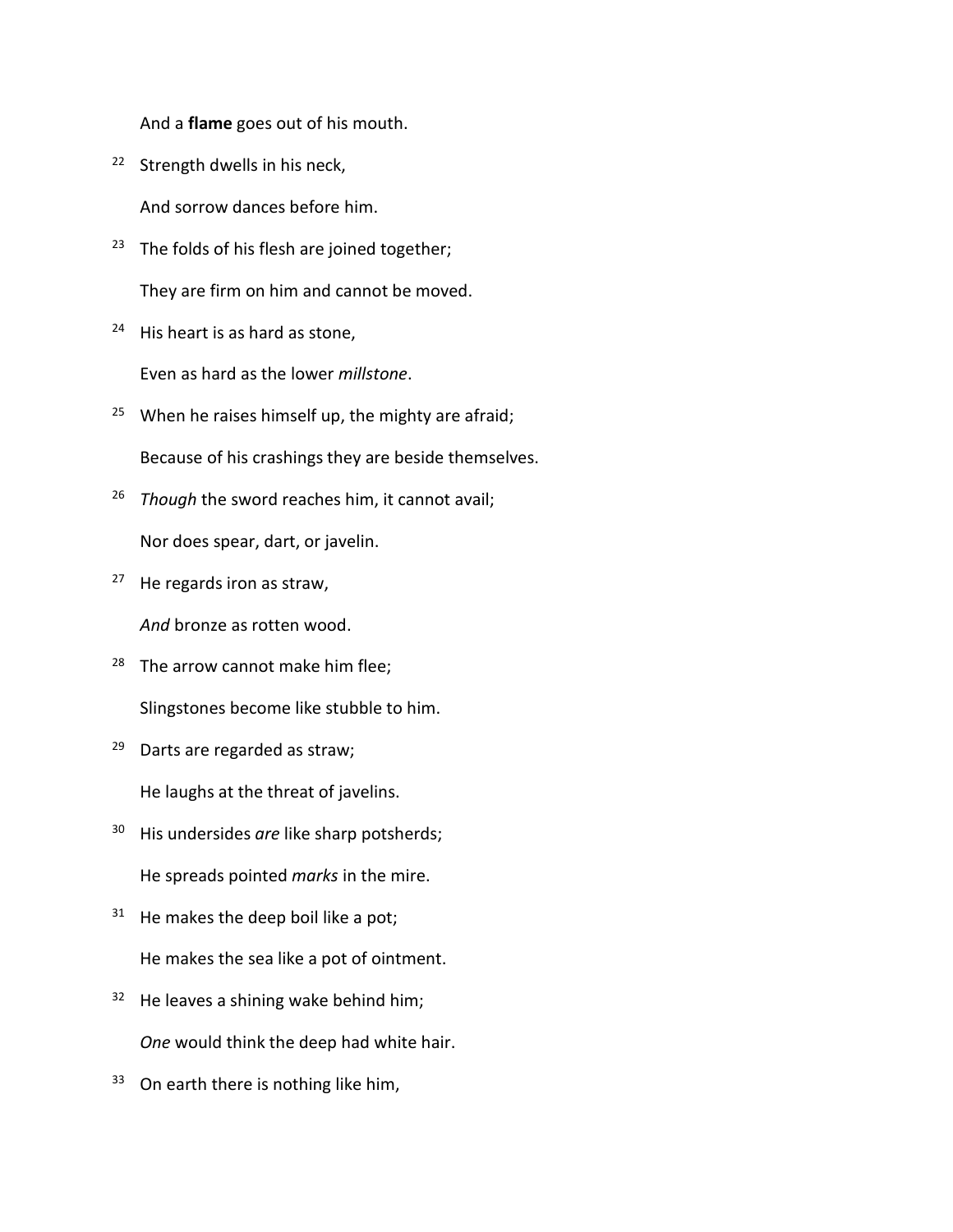Which is made without fear.

<sup>34</sup> He beholds every high *thing;*

He *is* king over all the children of pride."

- Joel 2:1–11 (NKJV) Blow the trumpet in Zion, And sound an alarm in My holy mountain! Let all the inhabitants of the land tremble; For the day of the LORD is coming, For it is at hand:
- <sup>2</sup> A day of darkness and gloominess, A day of clouds and thick darkness, Like the morning *clouds* spread over the mountains.

A people *come,* great and strong,

The like of whom has never been;

Nor will there ever be any *such* after them,

Even for many successive generations.

<sup>3</sup> A fire devours before them,

And behind them a **flame** burns;

The land *is* like the Garden of Eden before them,

And behind them a desolate wilderness;

Surely nothing shall escape them.

- <sup>4</sup> Their appearance is like the appearance of horses; And like swift steeds, so they run.
- <sup>5</sup> With a noise like chariots

Over mountaintops they leap,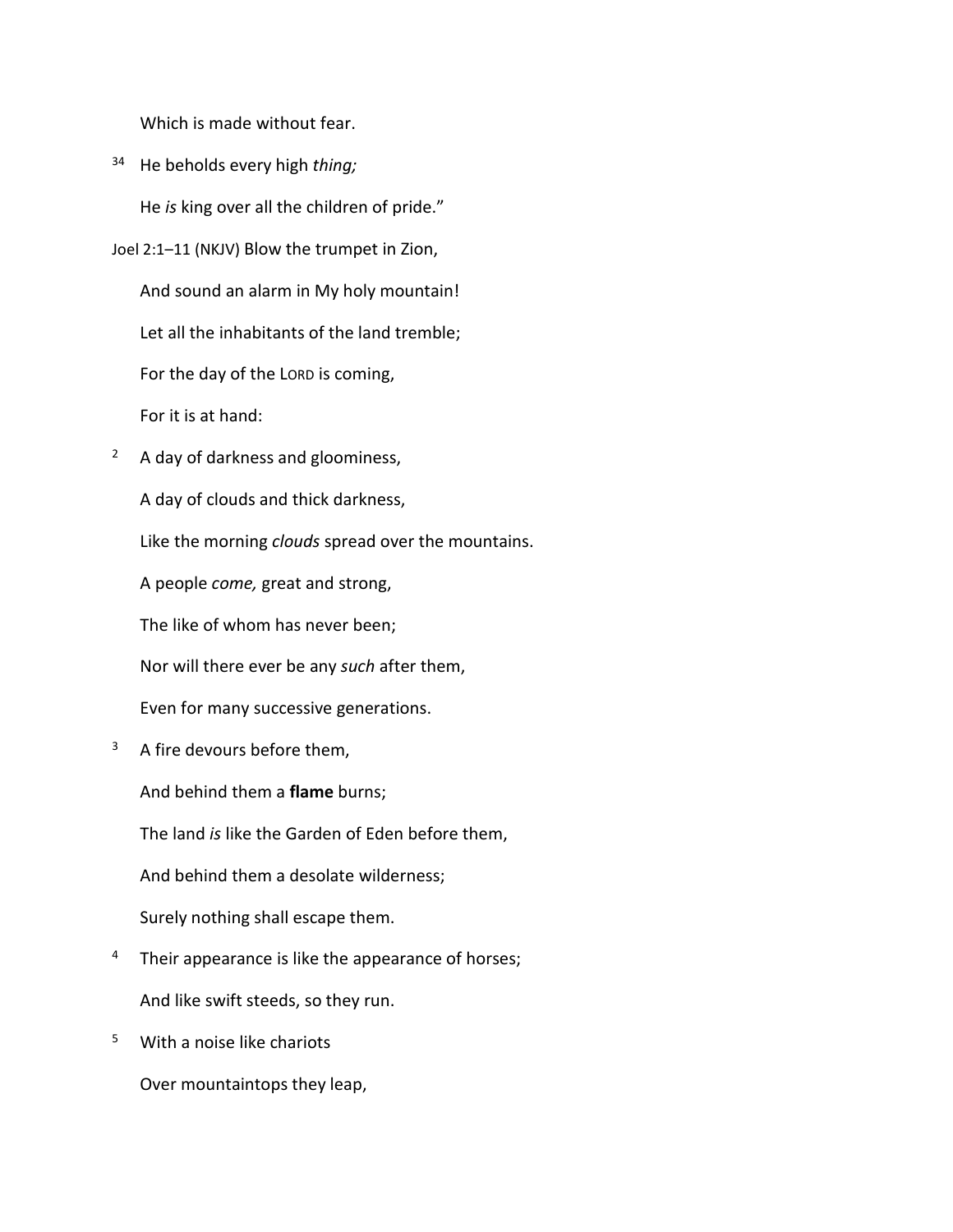Like the noise of a flaming fire that devours the stubble,

Like a strong people set in battle array.

- $6$  Before them the people writhe in pain; All faces are drained of color.
- $7$  They run like mighty men,

They climb the wall like men of war;

Every one marches in formation,

And they do not break ranks.

<sup>8</sup> They do not push one another;

Every one marches in his own column.

Though they lunge between the weapons,

They are not cut down.

 $9$  They run to and fro in the city,

They run on the wall;

They climb into the houses,

They enter at the windows like a thief.

 $10$  The earth quakes before them,

The heavens tremble;

The sun and moon grow dark,

And the stars diminish their brightness.

<sup>11</sup> The LORD gives voice before His army,

For His camp is very great;

For strong *is the One* who executes His word.

For the day of the LORD *is* great and very terrible;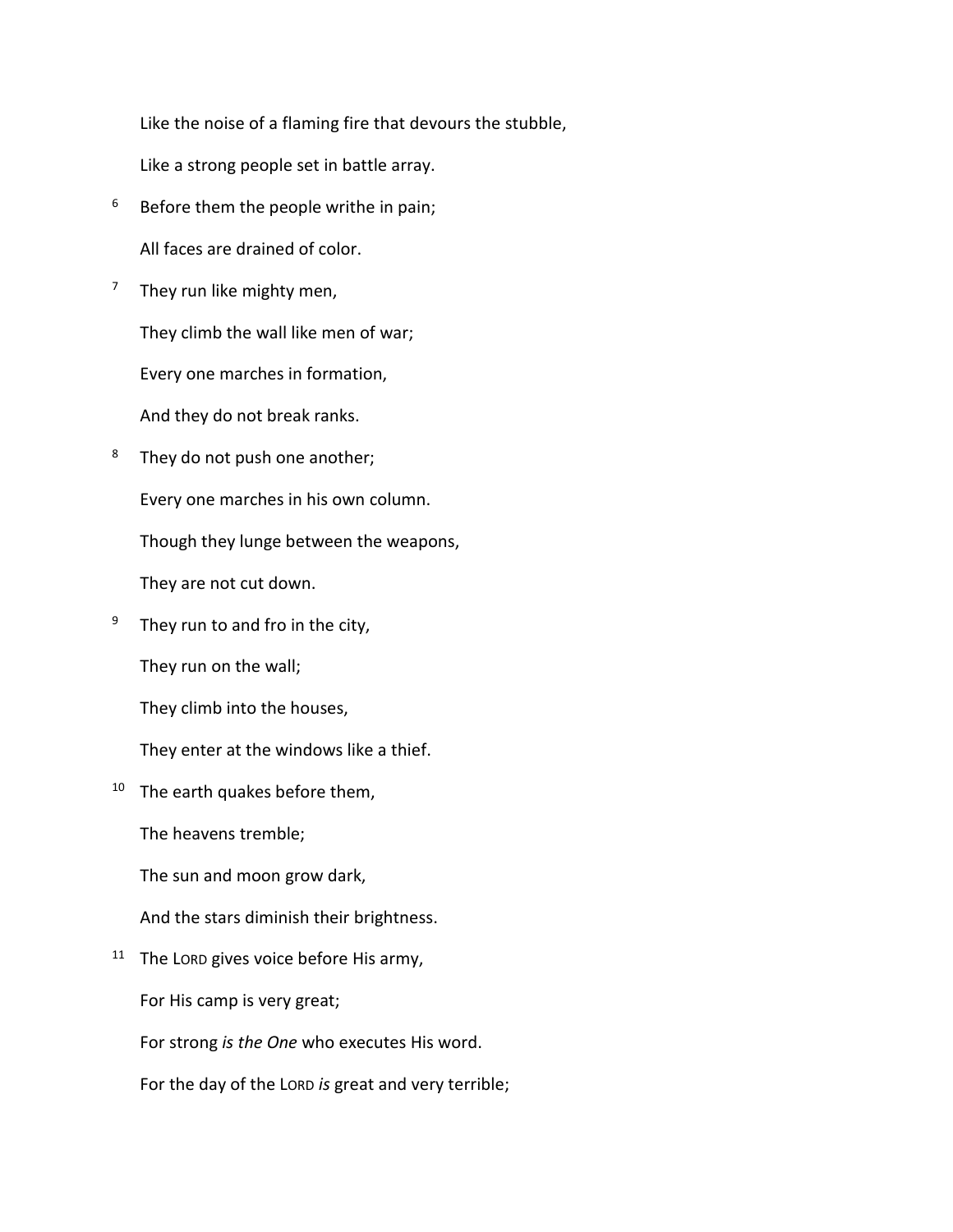Who can endure it?

Psalm 104:1–4 (NKJV) Bless the LORD, O my soul!

O LORD my God, You are very great:

You are clothed with honor and majesty,

- <sup>2</sup> Who cover *Yourself* with light as *with* a garment, Who stretch out the heavens like a curtain.
- $3$  He lays the beams of His upper chambers in the waters,

Who makes the clouds His chariot,

Who walks on the wings of the wind,

<sup>4</sup> Who makes His angels spirits,

His ministers a **flame** of fire.

Deuteronomy 32:17–22 (NKJV)

 $17$  They sacrificed to demons, not to God,

*To gods* they did not know,

To new *gods,* new arrivals

That your fathers did not fear.

<sup>18</sup> Of the Rock *who* begot you, you are unmindful,

And have forgotten the God who fathered you.

- <sup>19</sup> "And when the LORD saw *it,* He spurned *them,* Because of the provocation of His sons and His daughters.
- $20$  And He said: 'I will hide My face from them,

I will see what their end *will be,*

For they *are* a perverse generation,

Children in whom *is* no faith.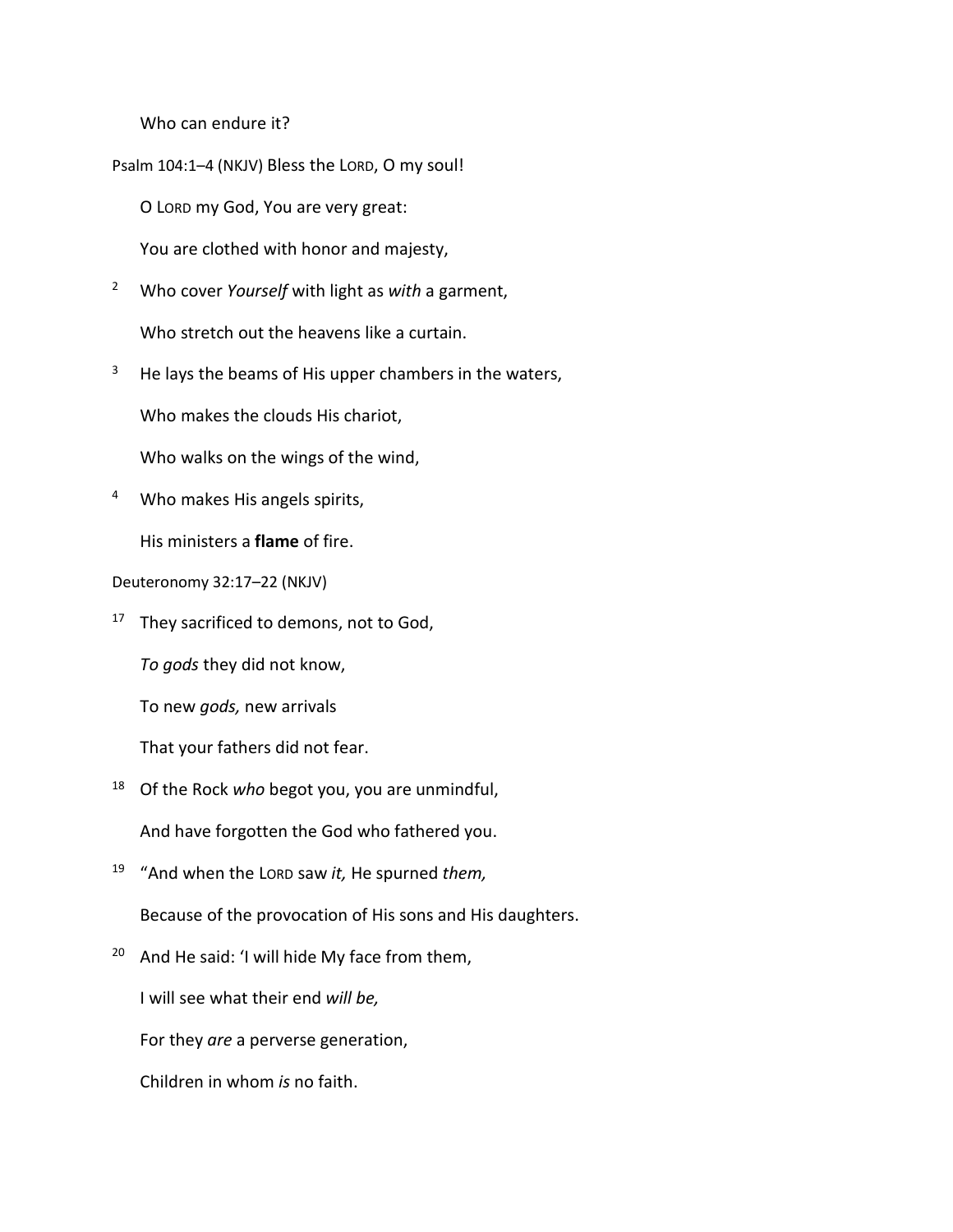- <sup>21</sup> They have provoked Me to jealousy by *what* is not God; They have moved Me to anger by their foolish idols. But I will provoke them to jealousy by *those who are* not a nation; I will move them to anger by a foolish nation.
- $22$  For a fire is kindled in My anger,

And shall burn to the lowest hell;

It shall consume the earth with her increase,

And **set on fire** the foundations of the mountains.

Malachi 4:1 (NKJV) "For behold, the day is coming,

Burning like an oven,

And all the proud, yes, all who do wickedly will be stubble.

And the day which is coming **shall burn** them up,"

Says the LORD of hosts,

"That will leave them neither root nor branch.

## **SWORDt**

Joshua 5:13–15<sup>13</sup> And it came to pass, when Joshua was by Jericho, that he lifted his eyes and looked, and behold, a Man stood opposite him with His **sword** drawn in His hand. And Joshua went to Him and said to Him, "*Are* You for us or for our adversaries?" 14 So He said, "No, but *as* Commander of the army of the LORD I have now come."And Joshua fell on his face to the earth and worshiped, and said to Him, "What does my Lord say to His servant?"<sup>15</sup> Then the Commander of the LORD's army said to Joshua, "Take your sandal off your foot, for the place where you stand *is* holy." And Joshua did so.

Psalm 7:8–13 (NKJV)

<sup>8</sup> The LORD shall judge the peoples;

Judge me, O LORD, according to my righteousness,

And according to my integrity within me.

 $9$  Oh, let the wickedness of the wicked come to an end,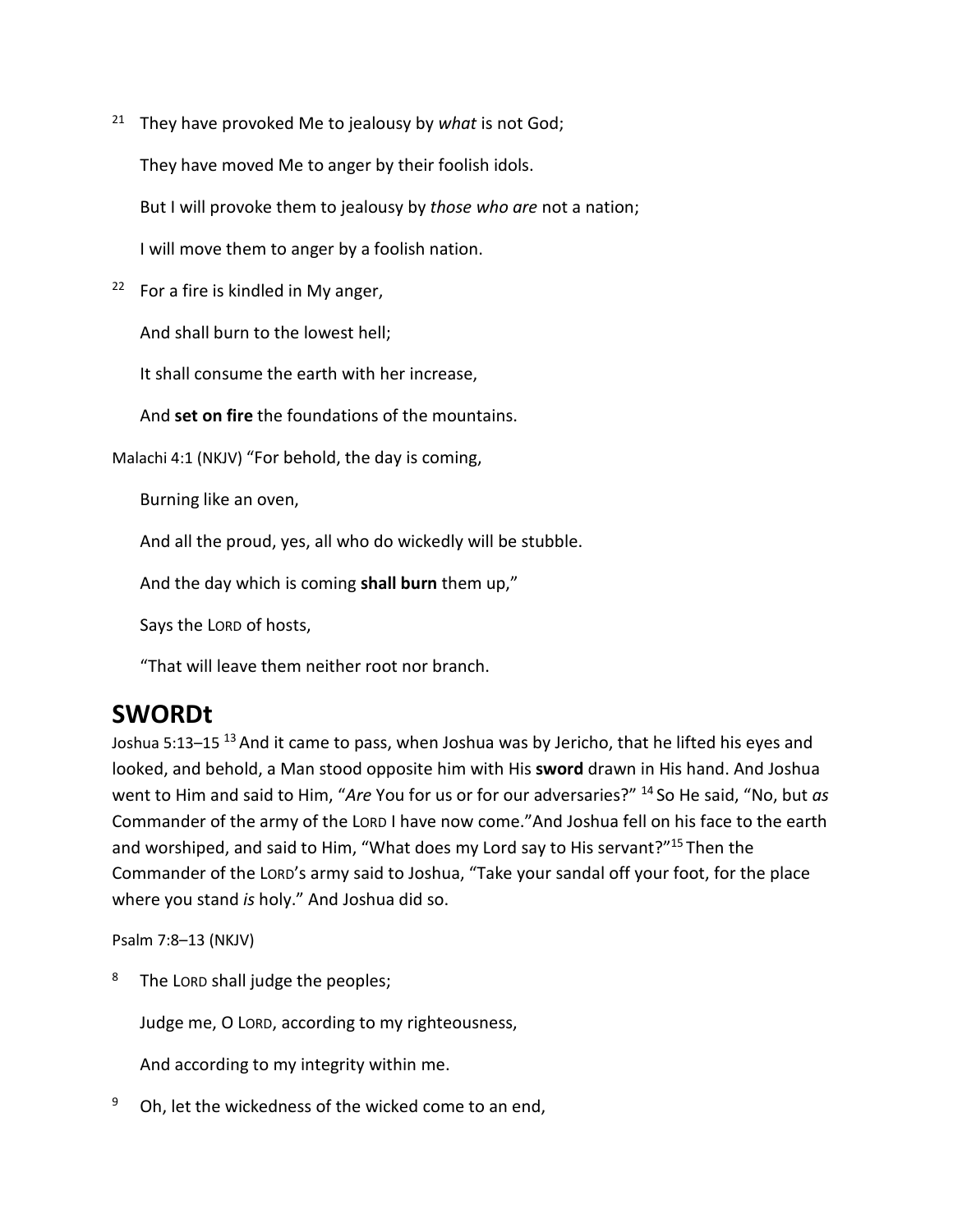But establish the just;

For the righteous God tests the hearts and minds.

<sup>10</sup> My defense *is* of God,

Who saves the upright in heart.

<sup>11</sup> God *is* a just judge,

And God is angry *with the wicked* every day.

 $12$  If he does not turn back,

He will sharpen His **sword**;

He bends His bow and makes it ready.

 $13$  He also prepares for Himself instruments of death;

He makes His arrows into fiery shafts.

Psalm 17:1–13 (NKJV)

 $1$  Hear a just cause, O LORD,

Attend to my cry;

Give ear to my prayer *which is* not from deceitful lips.

<sup>2</sup> Let my vindication come from Your presence;

Let Your eyes look on the things that are upright.

 $3$  You have tested my heart;

You have visited *me* in the night;

You have tried me and have found nothing;

I have purposed that my mouth shall not transgress.

<sup>4</sup> Concerning the works of men,

By the word of Your lips,

I have kept away from the paths of the destroyer.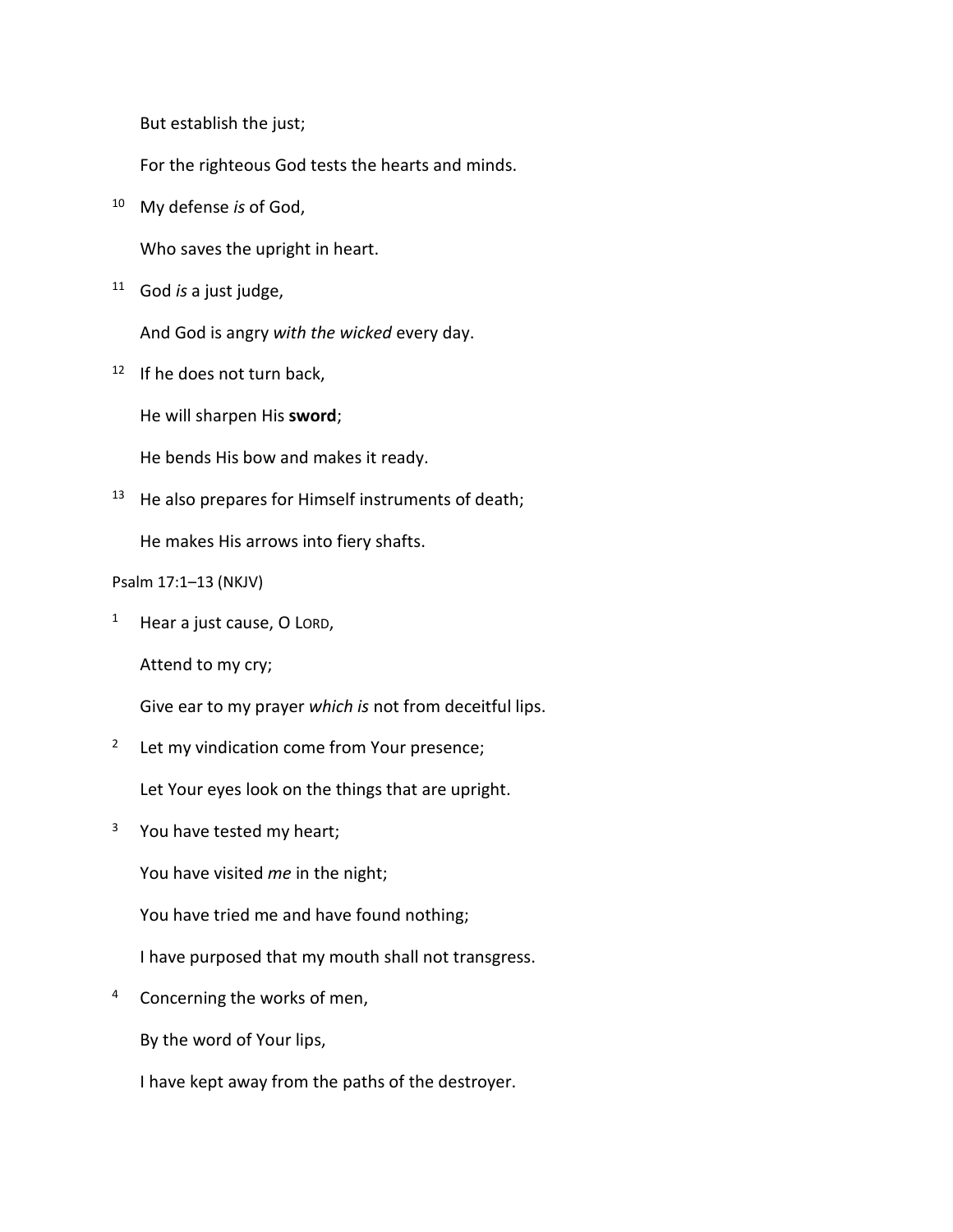<sup>5</sup> Uphold my steps in Your paths,

*That* my footsteps may not slip.

- $6$  I have called upon You, for You will hear me, O God; Incline Your ear to me, *and* hear my speech.
- $7$  Show Your marvelous loving kindness by Your right hand, O You who save those who trust *in You* From those who rise up *against them*.
- <sup>8</sup> Keep me as the apple of Your eye; Hide me under the shadow of Your wings,
- $9$  From the wicked who oppress me, *From* my deadly enemies who surround me.
- <sup>10</sup> They have closed up their fat *hearts;* With their mouths they speak proudly.
- $11$  They have now surrounded us in our steps; They have set their eyes, crouching down to the earth,
- $12$  As a lion is eager to tear his prey,
	- And like a young lion lurking in secret places.
- <sup>13</sup> Arise, O LORD,

Confront him, cast him down;

Deliver my life from the wicked with **Your sword**,

#### Psalm 45:1–8 (NKJV)

<sup>1</sup> My heart is overflowing with a good theme;

I recite my composition concerning the King;

My tongue *is* the pen of a ready writer.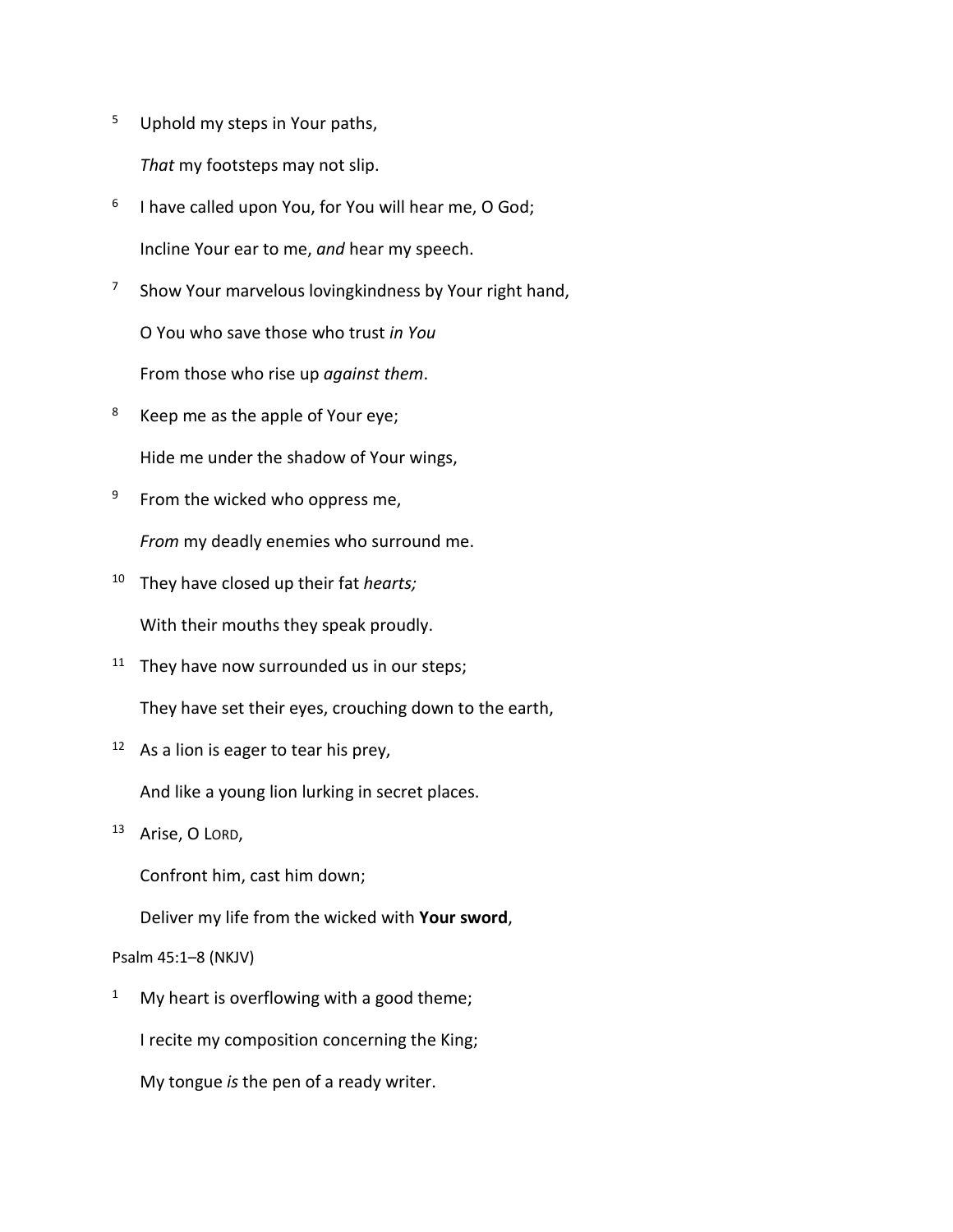<sup>2</sup> You are fairer than the sons of men;

Grace is poured upon Your lips;

Therefore God has blessed You forever.

- <sup>3</sup> Gird Your **sword** upon *Your* thigh, O Mighty One, With Your glory and Your majesty.
- <sup>4</sup> And in Your majesty ride prosperously because of truth, humility, *and* righteousness; And Your right hand shall teach You awesome things.
- <sup>5</sup> Your arrows *are* sharp in the heart of the King's enemies;

The peoples fall under You.

<sup>6</sup> Your throne, O God, *is* forever and ever;

A scepter of righteousness *is* the scepter of Your kingdom.

<sup>7</sup> You love righteousness and hate wickedness;

Therefore God, Your God, has anointed You

With the oil of gladness more than Your companions.

<sup>8</sup> All Your garments are scented with myrrh and aloes *and* cassia,

Out of the ivory palaces, by which they have made You glad.

Psalm 149:1–9 (NKJV) Praise the LORD!

Sing to the LORD a new song,

*And* His praise in the assembly of saints.

<sup>2</sup> Let Israel rejoice in their Maker;

Let the children of Zion be joyful in their King.

- $3$  Let them praise His name with the dance; Let them sing praises to Him with the timbrel and harp.
- <sup>4</sup> For the LORD takes pleasure in His people;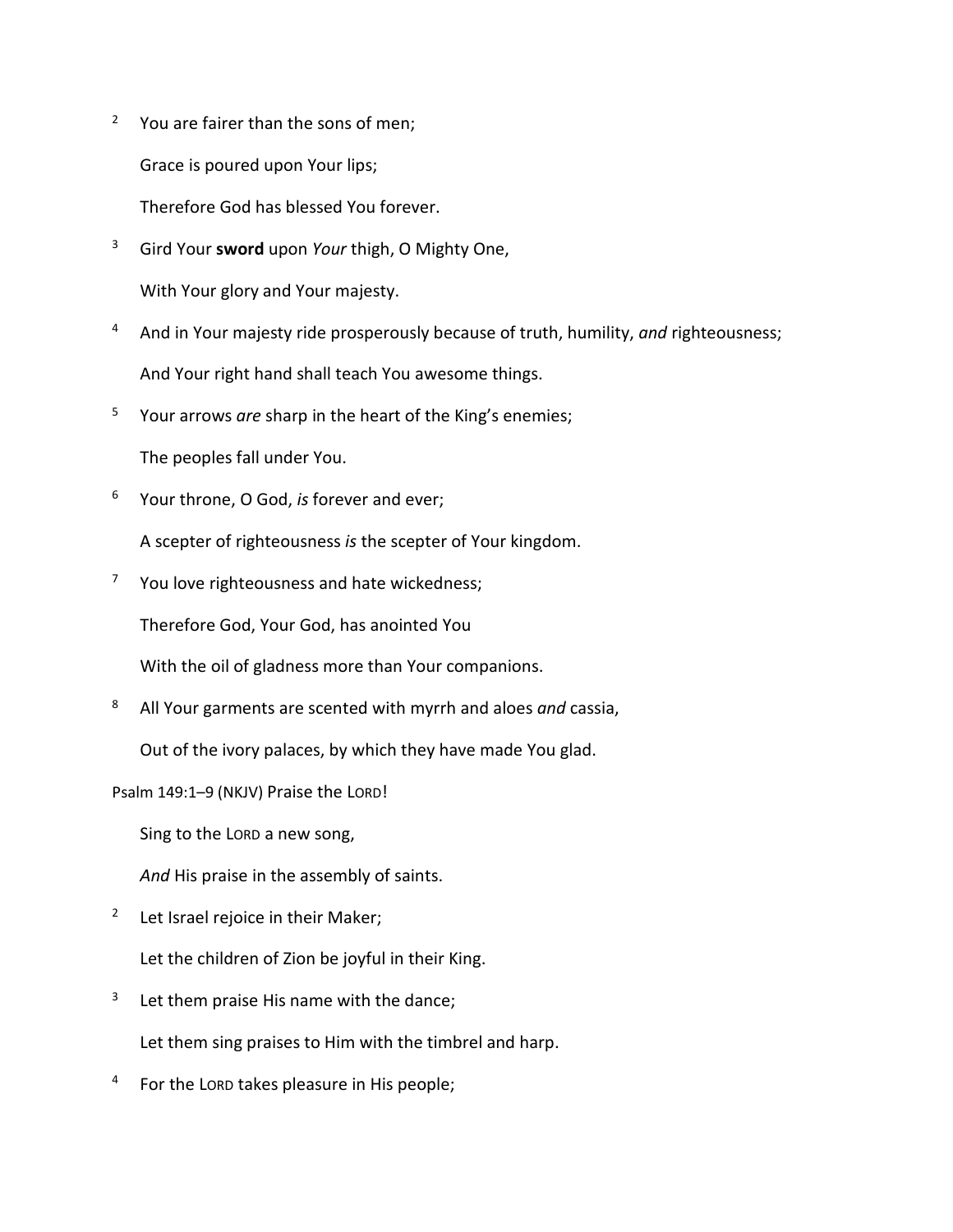He will beautify the humble with salvation.

 $5$  Let the saints be joyful in glory;

Let them sing aloud on their beds.

- <sup>6</sup> *Let* the high praises of God *be* in their mouth, And a two-edged **sword** in their hand,
- $7$  To execute vengeance on the nations, And punishments on the peoples;
- <sup>8</sup> To bind their kings with chains,

And their nobles with fetters of iron;

 $9$  To execute on them the written judgment-

This honor have all His saints.

Praise the LORD!

Song of Solomon 3:6–8 (NKJV) Who *is* this coming out of the wilderness

Like pillars of smoke,

Perfumed with myrrh and frankincense,

With all the merchant's fragrant powders?

<sup>7</sup> Behold, it *is* Solomon's couch,

*With* sixty valiant men around it,

Of the valiant of Israel.

<sup>8</sup> They all **hold swords**,

*Being* expert in war.

Every man *has* his sword on his thigh

Because of fear in the night.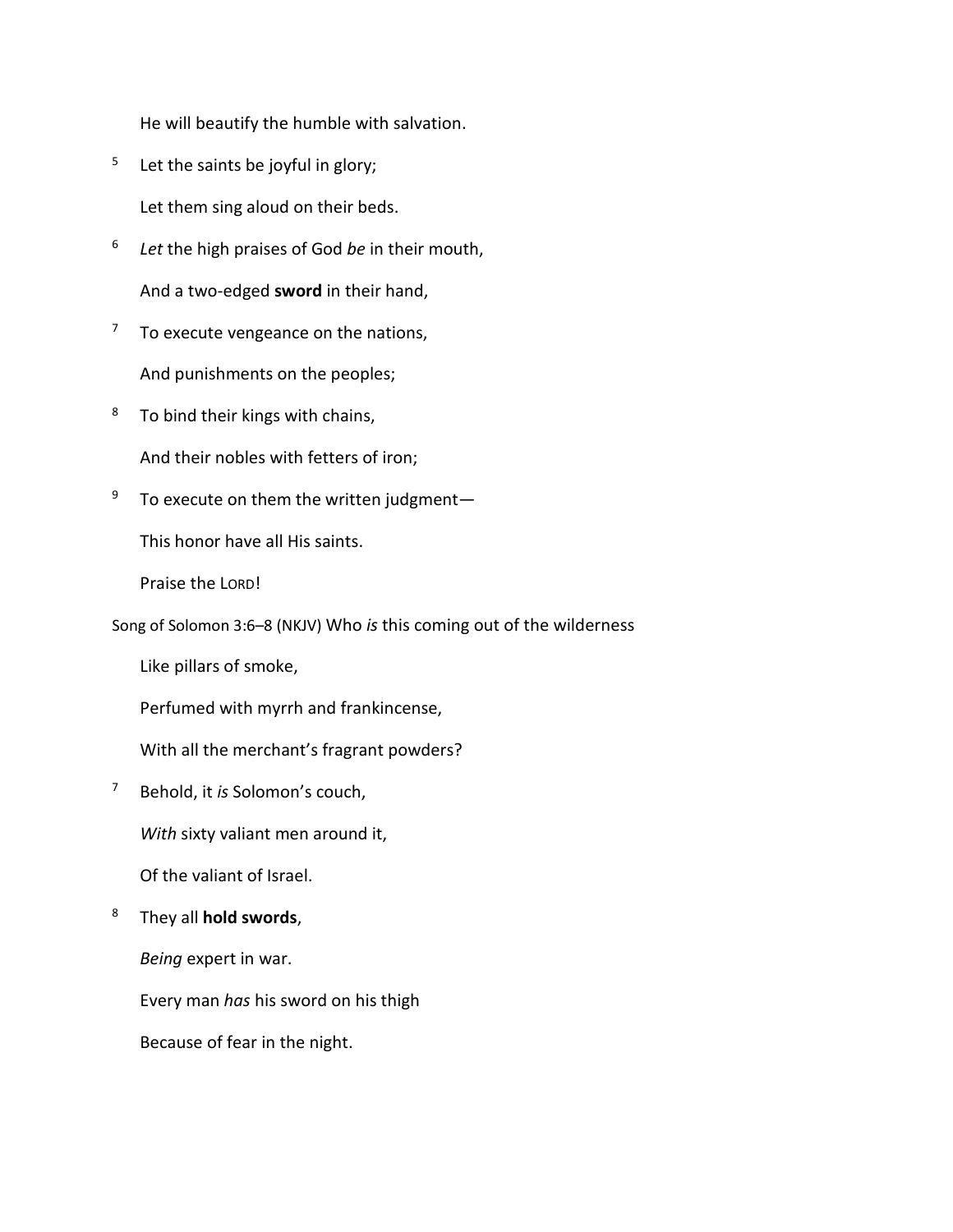Isaiah 1:18–20 (NKJV)

<sup>18</sup> "Come now, and let us reason together," Says the LORD,

"Though your sins are like scarlet,

They shall be as white as snow;

Though they are red like crimson,

They shall be as wool.

 $19$  If you are willing and obedient,

You shall eat the good of the land;

<sup>20</sup> But if you refuse and rebel,

You shall be devoured by **the sword"**;

For the mouth of the LORD has spoken.

Isaiah 27:1 (NKJV) In that day the LORD with His **severe sword**, great and strong,

Will punish Leviathan the fleeing serpent,

Leviathan that twisted serpent;

And He will slay the reptile that *is* in the sea.

Isaiah 31:4–8 (NKJV) <sup>4</sup> For thus the LORD has spoken to me:

"As a lion roars,

And a young lion over his prey

(When a multitude of shepherds is summoned against him,

*He* will not be afraid of their voice

Nor be disturbed by their noise),

So the LORD of hosts will come down

To fight for Mount Zion and for its hill.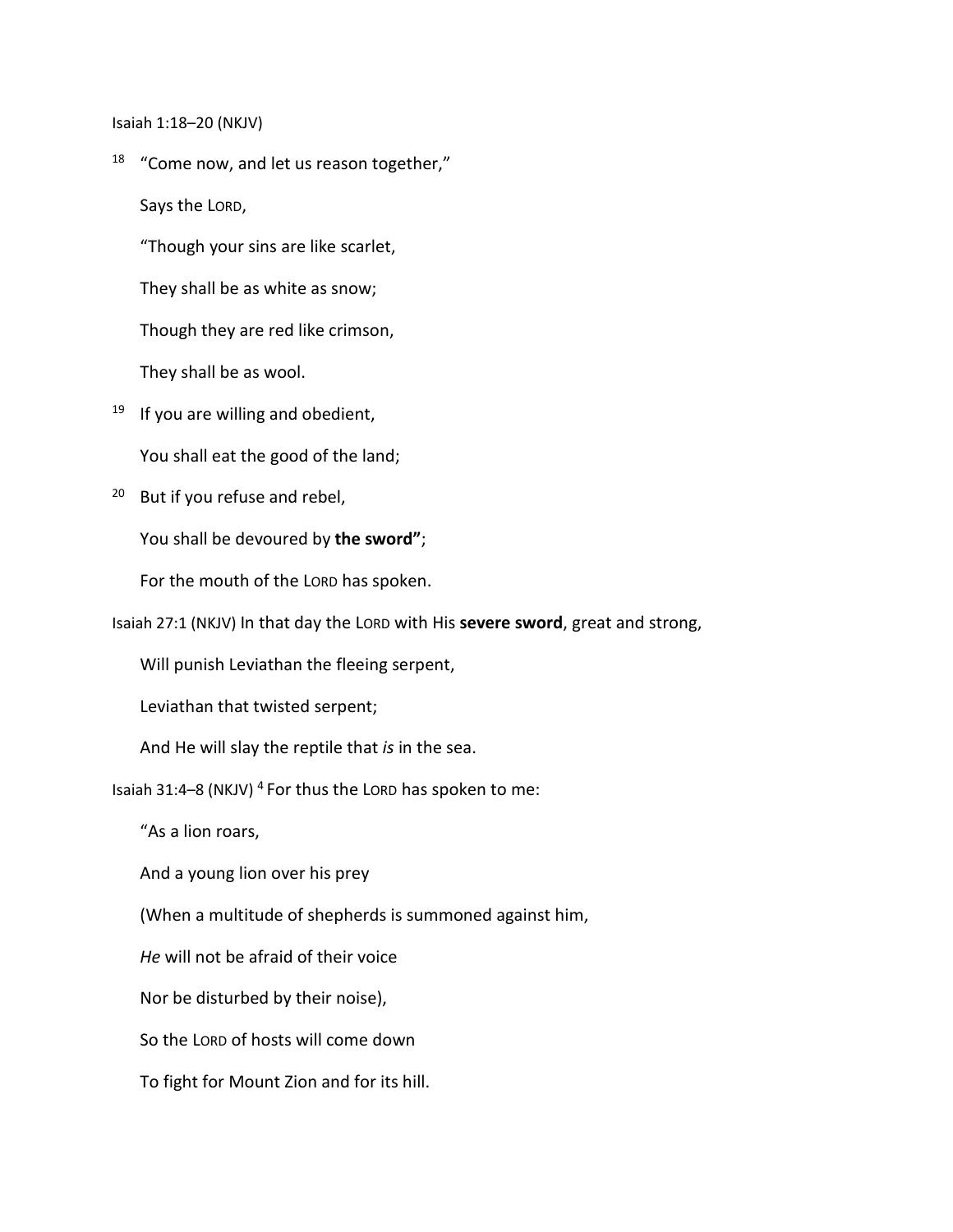<sup>5</sup> Like birds flying about,

So will the LORD of hosts defend Jerusalem.

Defending, He will also deliver *it;*

Passing over, He will preserve *it*."

<sup>6</sup> Return *to Him* against whom the children of Israel have deeply revolted. <sup>7</sup> For in that day every man shall throw away his idols of silver and his idols of gold—sin, which your own hands have made for yourselves.

<sup>8</sup> "Then Assyria shall fall by a **sword** not of man,

And a **sword** not of mankind shall devour him.

But he shall flee from the sword,

And his young men shall become forced labor.

Isaiah 34:1–8 (NKJV)Come near, you nations, to hear;

And heed, you people!

Let the earth hear, and all that is in it,

The world and all things that come forth from it.

<sup>2</sup> For the indignation of the LORD *is* against all nations,

And *His* fury against all their armies;

He has utterly destroyed them,

He has given them over to the slaughter.

- $3$  Also their slain shall be thrown out; Their stench shall rise from their corpses, And the mountains shall be melted with their blood.
- <sup>4</sup> All the host of heaven shall be dissolved, And the heavens shall be rolled up like a scroll; All their host shall fall down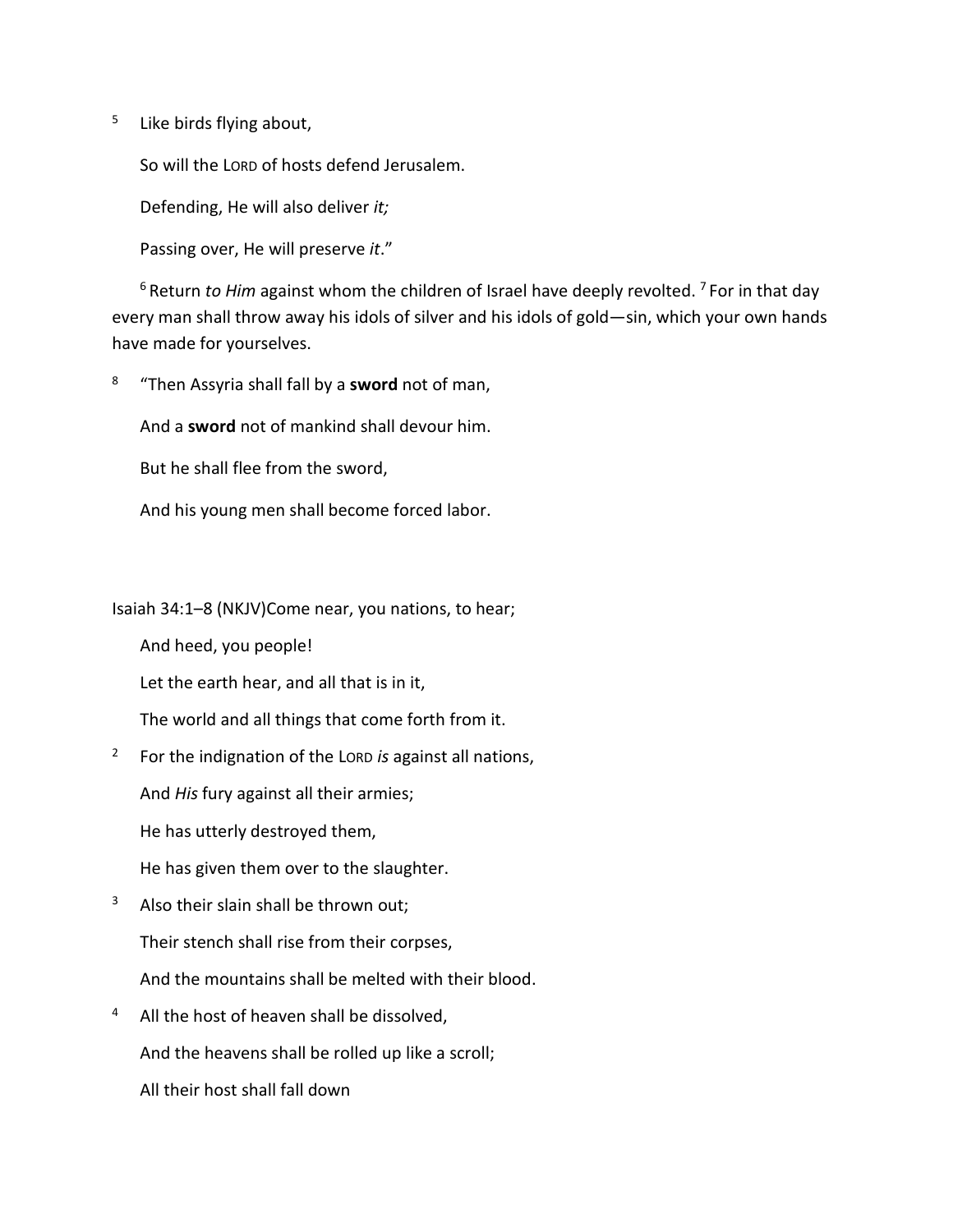As the leaf falls from the vine,

And as *fruit* falling from a fig tree.

- $5$  "For My sword shall be bathed in heaven; Indeed it shall come down on Edom, And on the people of My curse, for judgment.
- <sup>6</sup> The **sword** of the LORD is filled with blood, It is made overflowing with fatness, With the blood of lambs and goats, With the fat of the kidneys of rams. For the LORD has a sacrifice in Bozrah, And a great slaughter in the land of Edom.
- $7$  The wild oxen shall come down with them, And the young bulls with the mighty bulls; Their land shall be soaked with blood, And their dust saturated with fatness."
- <sup>8</sup> For *it is* the day of the LORD's vengeance, The year of recompense for the cause of Zion.

Isaiah 41:1–4 (NKJV) "Keep silence before Me, O coastlands,

And let the people renew *their* strength! Let them come near, then let them speak; Let us come near together for judgment.

<sup>2</sup> "Who raised up one from the east? Who in righteousness called him to His feet? Who gave the nations before him, And made *him* rule over kings?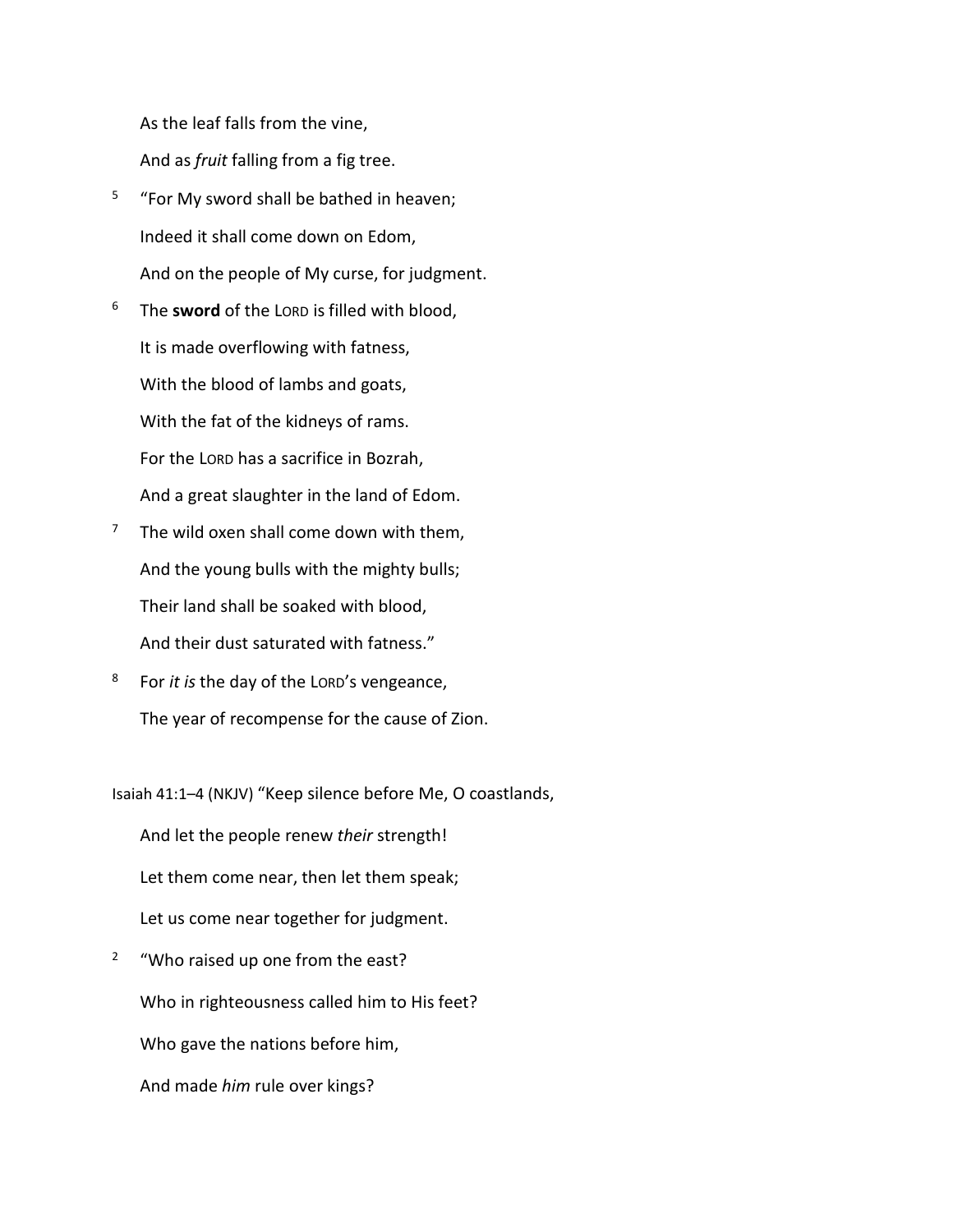Who gave *them* as the dust *to* **his sword**,

As driven stubble to his bow?

- <sup>3</sup> Who pursued them, *and* passed safely By the way *that* he had not gone with his feet?
- <sup>4</sup> Who has performed and done *it,*

Calling the generations from the beginning?

'I, the LORD, am the first;

And with the last I *am* He.' "

Isaiah 65:11–12 (NKJV)

<sup>11</sup> "But you *are* those who forsake the LORD,

Who forget My holy mountain,

Who prepare a table for Gad,

And who furnish a drink offering for Meni.

<sup>12</sup> Therefore I will number you for **the sword**,

And you shall all bow down to the slaughter;

Because, when I called, you did not answer;

When I spoke, you did not hear,

But did evil before My eyes,

And chose *that* in which I do not delight."

#### Isaiah 66:15–16 (NKJV)

- $15$  For behold, the LORD will come with fire And with His chariots, like a whirlwind,
	- To render His anger with fury,
	- And His rebuke with flames of fire.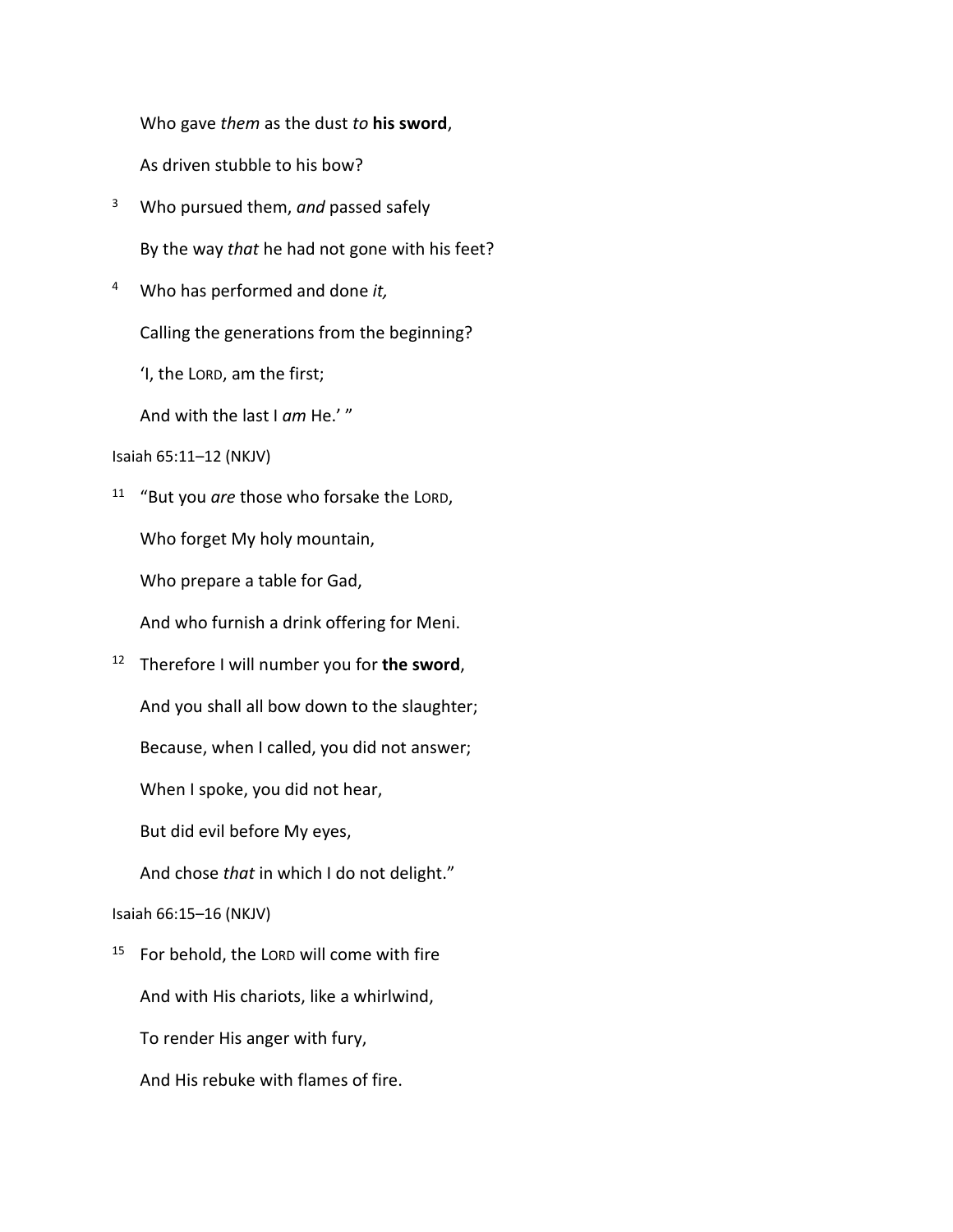#### <sup>16</sup> For by fire and by His **sword**

The LORD will judge all flesh;

And the slain of the LORD shall be many.

Jeremiah 9:12–16 (NKJV) Who *is* the wise man who may understand this? And *who is he* to whom the mouth of the LORD has spoken, that he may declare it? Why does the land perish *and* burn up like a wilderness, so that no one can pass through?

 $13$  And the LORD said, "Because they have forsaken My law which I set before them, and have not obeyed My voice, nor walked according to it,  $^{14}$  but they have walked according to the dictates of their own hearts and after the Baals, which their fathers taught them," <sup>15</sup> therefore thus says the LORD of hosts, the God of Israel: "Behold, I will feed them, this people, with wormwood, and give them water of gall to drink. <sup>16</sup> I will scatter them also among the Gentiles, whom neither they nor their fathers have known. And I will send a **sword** after them until I have consumed them."

Jeremiah 12:10–13 (NKJV)

 $10$  "Many rulers have destroyed My vineyard,

They have trodden My portion underfoot;

They have made My pleasant portion a desolate wilderness.

 $11$  They have made it desolate;

Desolate, it mourns to Me;

The whole land is made desolate,

Because no one takes *it* to heart.

<sup>12</sup> The plunderers have come

On all the desolate heights in the wilderness,

For the **sword** of the LORD shall devour

From *one* end of the land to the *other* end of the land;

No flesh shall have peace.

 $13$  They have sown wheat but reaped thorns;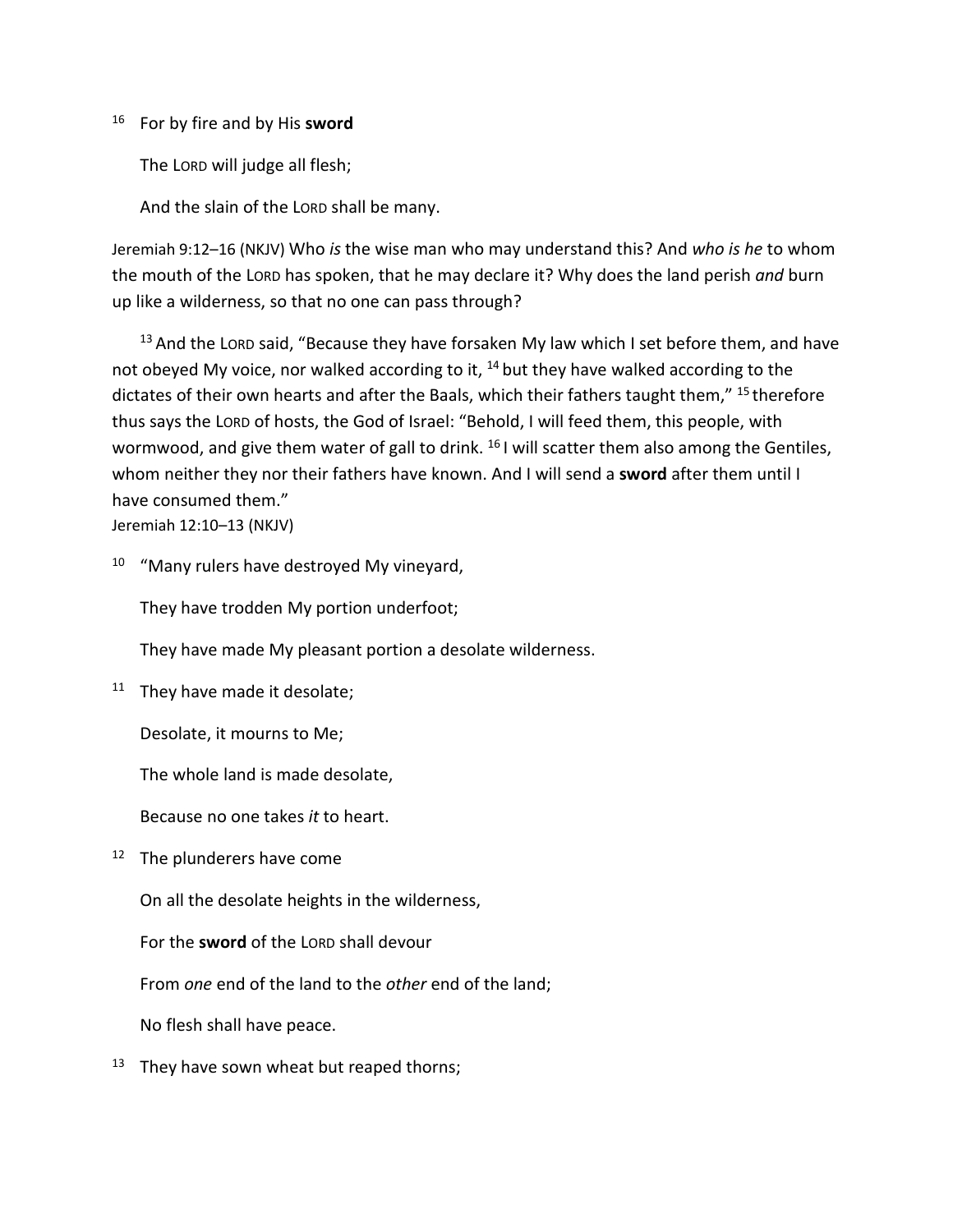They have put themselves to pain *but* do not profit.

But be ashamed of your harvest

Because of the fierce anger of the LORD."

Ezekiel 21:1–5 And the word of the LORD came to me, saying,  $2$  "Son of man, set your face toward Jerusalem, preach against the holy places, and prophesy against the land of Israel;  $3$  and say to the land of Israel, 'Thus says the LORD: "Behold, I *am* against you, and I will draw My sword out of its sheath and cut off both righteous and wicked from you. 4 Because I will cut off both righteous and wicked from you, therefore My **sword** shall go out of its sheath against all flesh from south *to* north, 5 that all flesh may know that I, the LORD, have drawn My **sword** out of its sheath; it shall not return anymore." '

Ezekiel 32:9-10<sup>9</sup> 'I will also trouble the hearts of many peoples, when I bring your destruction among the nations, into the countries which you have not known. <sup>10</sup> Yes, I will make many peoples astonished at you, and their kings shall be horribly afraid of you when I brandish **My sword** before them; and they shall tremble *every* moment, every man for his own life, in the day of your fall.'

Hebrews 4:12 (NKJV) For the word of God *is* living and powerful, and sharper than any two-edged sword, piercing even to the division of soul and spirit, and of joints and marrow, and is a discerner of the thoughts and intents of the heart.

Revelation 1:16 He had in His right hand seven stars, out of His mouth went a sharp two-edged sword, and His countenance *was* like the sun shining in its strength.

Revelation 2:12 (NKJV) "And to the angel of the church in Pergamos write, 'These things says He who has the sharp two-edged sword:

Revelation 2:15–16 Thus you also have those who hold the doctrine of the Nicolaitans, which thing I hate. <sup>16</sup> Repent, or else I will come to you quickly and will fight against them with the sword of My mouth.

Revelation 19:15 (NKJV)Now out of His mouth goes a sharp sword, that with it He should strike the nations. And He Himself will rule them with a rod of iron. He Himself treads the winepress of the fierceness and wrath of Almighty God.

Sonia Flaming Sword

I am marking my people. I'm here to mark the children of God, the Bride, the remnant.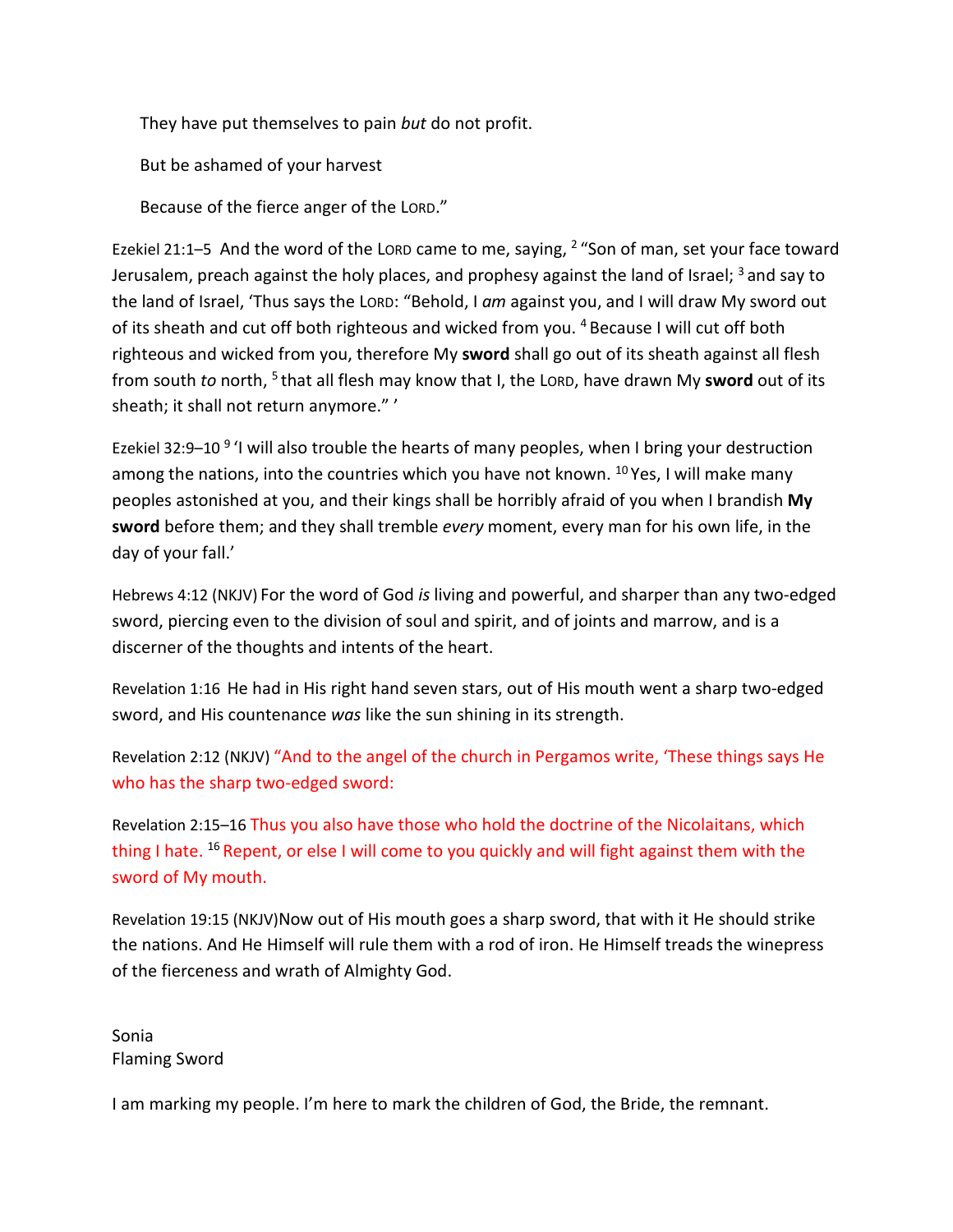I'm filling my people with this fire. This is a new fire that I'm releasing to my people.

Sonia: I feel like its going to go through all of our being Paul. All through the domains. All the cubes. Its not going to leave anything untouched.

I see the tetrahedrons. Paul says he sees...

The fallen sons of god though that they could enter into these places. They thought they could tap into my secret place, my hidden ones. Np they cannot. NO they will not rob my inheritance! No they will not rob what I have deeply imbedded in my children.

Do not reject this cleansing. Do not reject this sanctification. Receive what I am giving to you at this time. Receive all I am doing with you at this time. Do not hold fast to those that previously gave you comfort and you thought were life giving to you. Let it go. Let me cleanse you. Let me purify you.

Sonia: This is going right through my body Paul. Its mass deliverance. I do not think I have ever discerned deliverance at the tetrahedrons. This is new for me Paul. Its not leaving a face or a gate untouched Paul. No side. No edge. Woah.

You need this my children.

Sonia: there's like things inside the tetrahedrons that has not been tapped into before. I have not seen into that space before. I submit. I humbly submit that...ok...okay...alright (as listening to what Paul is saying).I must admit this time not seeing the tetrahedrons moving. I'm seeing the triangles within the cube. Yup. Okay. Okay.

Paul speaks.

Sonia: Yes they are Paul. Anything that does not survive this fire will not remain. This is a holy fire. I am sensing a yielding and surrender.

No religious programming. No world wiring. Nothing. I submit humbly.

Paul asks something... I think if the sword has two edges> Sonia.. yes and it is fiery.

Paul asks...Sonia Yes it is Paul

I'm feeling it now go through down my arms, head, in the domains, in the cubes, its very strong. Its painful.

April 26, 2020 From Michelle King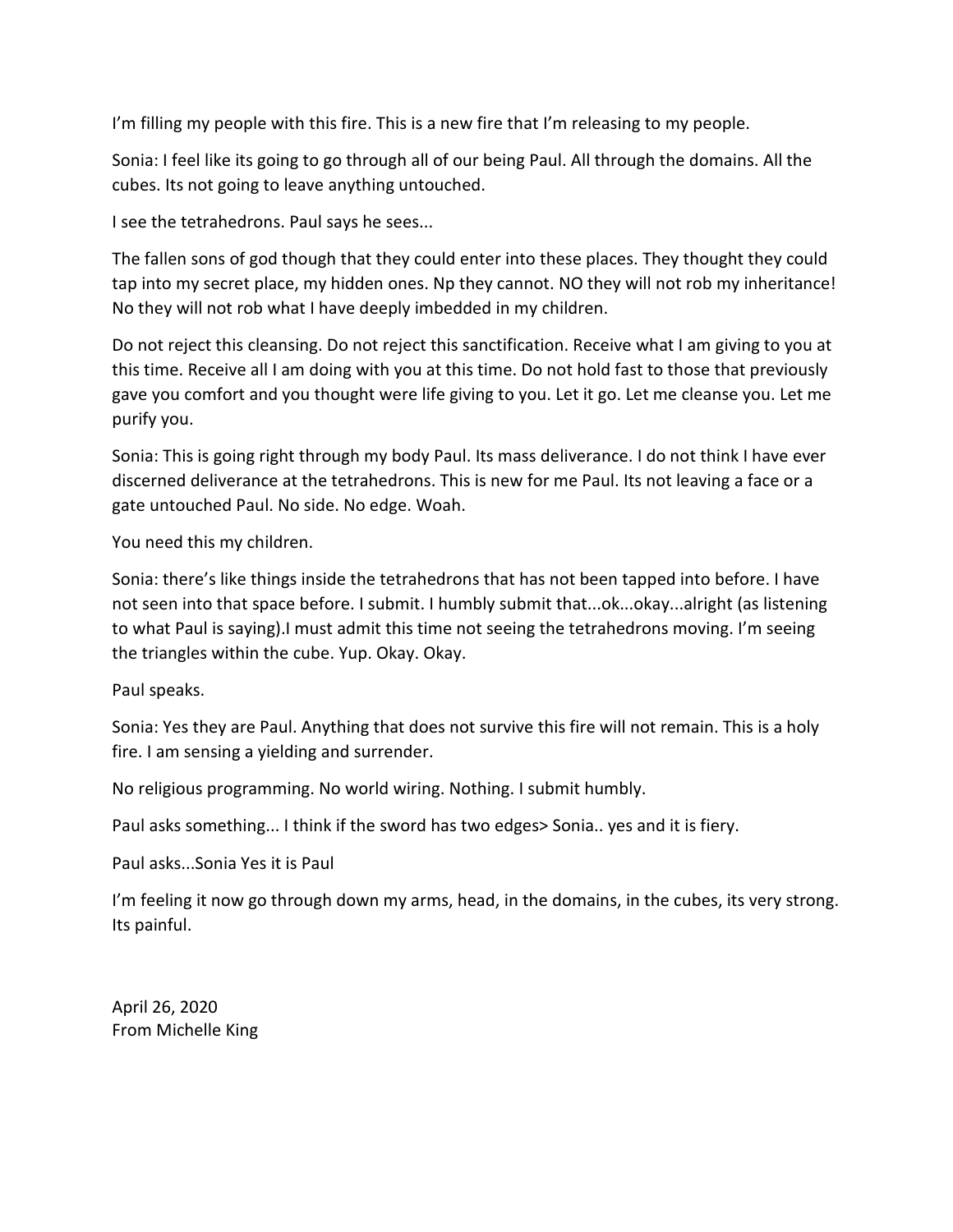# **Vision and Prayer with the Flamming Sword Present**

On Tuesday March 31st Michele and I had a prayer time together as I was very upset and strongly feeling old hurts and wounds having to do with generational rejection I've had throughout my 54 years on this earth. I know throughout various times in my walk with the Lord (I've been saved since I was 18) the Lord has delivered me from different parts of rejection among other things but it has been so many years of a long process.

A few days before of 3/31/20 I had gotten several visions from the Lord. The first vision was a picture of me being carried as an infant up several cement or throne like looking steps to a platform that I believe was before a throne although I did not specifically see a throne. I only saw a large platform and darkness around it. The thing that carried me to this platform up the steps was a completely black figure and as I'm writing this I now feel it was possibly the grim reaper as that is what I'm currently seeing in my mind as I write this. This black figure placed me on this platform and left me laying there as an infant. Moving forward to March 31st, 2020, I got this same picture feeling tremendous amount of emotional hurt but now I saw what appeared to be hordes of smaller black figures physically attacking me and beating me with what was possibly dark swords.

At this point Michele said do you want to pray and see what God wants you to do? I said sure. She shared she could see the Flaming Sword, but didn't describe it to me. Then asked me to stand up and close my eyes and tell me what do you see? I said I see a giant sword with a blade that was 4 to 5ft high in length with a very large handle that would take both my hands to pick up. The sword was beaming with a bright yellowish white light, could have been fire but either way it was bright and beaming. I also heard this very high pitched metal ringing consistently, the sound was like the ringing of a sword when it clashes with another sword but the ringing just kept going. She said what is the Lord telling you to do? I said He said to pick up the sword to which I did but I believe He was helping me pick it up as I don't think I could pick it up myself based on the size and possible weight it would be. As we continued to pray the Lord told me in one fell swoop to take the sword and with a very quick motion swing it about head high in a 360 degree motion. When I did this I saw the big black figure that carried me to the cement platform when I was an infant get its head cut off at the same time this happened I saw other